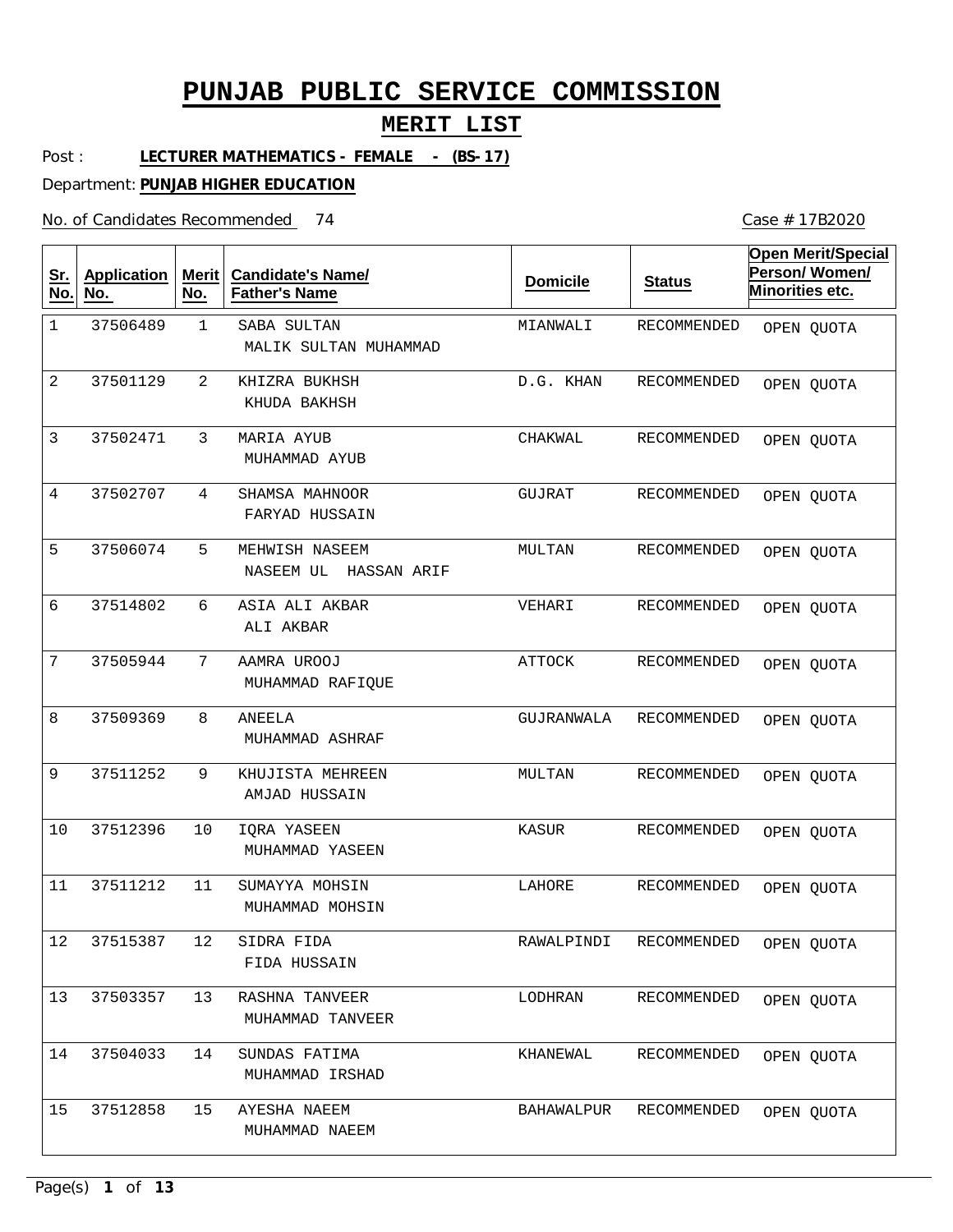#### **MERIT LIST**

Post : LECTURER MATHEMATICS - FEMALE - (BS-17)

> **Candidate's Name/ Father's Name**

Department: **PUNJAB HIGHER EDUCATION**

**Merit No.**

No. of Candidates Recommended

**Sr. No.**

**Application**

**No.** 

M. GARH RECOMMENDED **Domicile Status Open Merit/Special Person/ Women/ Minorities etc.** OPEN QUOTA

| 16 | 37508963 | 16 | ZOYA ZULFAQAR<br>ZULFAQAR -UL- HASSAN  | M. GARH                 | RECOMMENDED        | OPEN QUOTA |
|----|----------|----|----------------------------------------|-------------------------|--------------------|------------|
| 17 | 37514617 | 17 | SHAISTA AMAT UR REHMAN<br>ABDUL REHMAN | FAISALABAD              | RECOMMENDED        | OPEN QUOTA |
| 18 | 37510326 | 18 | ADDILA RASUL<br>MUHAMMAD BUKHASH       | M.B.DIN                 | RECOMMENDED        | OPEN QUOTA |
| 19 | 37506556 | 19 | IQRA ZANIB<br>NASAR HAYAT              | SARGODHA                | <b>RECOMMENDED</b> | OPEN QUOTA |
| 20 | 37510578 | 20 | UMM-E-HABIBA<br>MUHAMMAD YOUNUS        | RAWALPINDI              | RECOMMENDED        | OPEN QUOTA |
| 21 | 37502209 | 21 | SIDRA YASEEN<br>MUHAMMAD YASEEN        | T.T. SINGH              | RECOMMENDED        | OPEN QUOTA |
| 22 | 37511001 | 22 | AYESHA ISHAQUE<br>MUHAMMAD ISHAQUE     | GUJRAT                  | <b>RECOMMENDED</b> | OPEN QUOTA |
| 23 | 37509025 | 23 | AMNA SALEEM<br>MUHAMMAD SALEEM         | FAISALABAD              | RECOMMENDED        | OPEN QUOTA |
| 24 | 37501254 | 24 | SHAMA YOUSAF<br>MUHAMMAD YOUSAF        | <b>BAHAWAL</b><br>NAGAR | RECOMMENDED        | OPEN QUOTA |
| 25 | 37511682 | 25 | AMNA IDREES<br>MUHAMMAD IDREES         | RAWALPINDI              | RECOMMENDED        | OPEN QUOTA |
| 26 | 37502689 | 26 | MAIDA ASLAM<br>MUHAMMAD ASLAM          | HAFIZABAD               | RECOMMENDED        | OPEN QUOTA |
| 27 | 37500743 | 27 | NABEELA PARVEEN<br>GHULAM RASOOL       | ATTOCK                  | RECOMMENDED        | OPEN QUOTA |
| 28 | 37508461 | 28 | KIRAN MEER<br>MEER MUHAMMAD            | KASUR                   | RECOMMENDED        | OPEN QUOTA |
| 29 | 37503057 | 29 | TASSAWAR BIBI<br>SAJJAWAL WATTO        | FAISALABAD              | RECOMMENDED        | OPEN QUOTA |
| 30 | 37508469 | 30 | SEHRISH RANI<br>ZAWAR HUSSAIN SATTI    | RAWALPINDI              | RECOMMENDED        | OPEN QUOTA |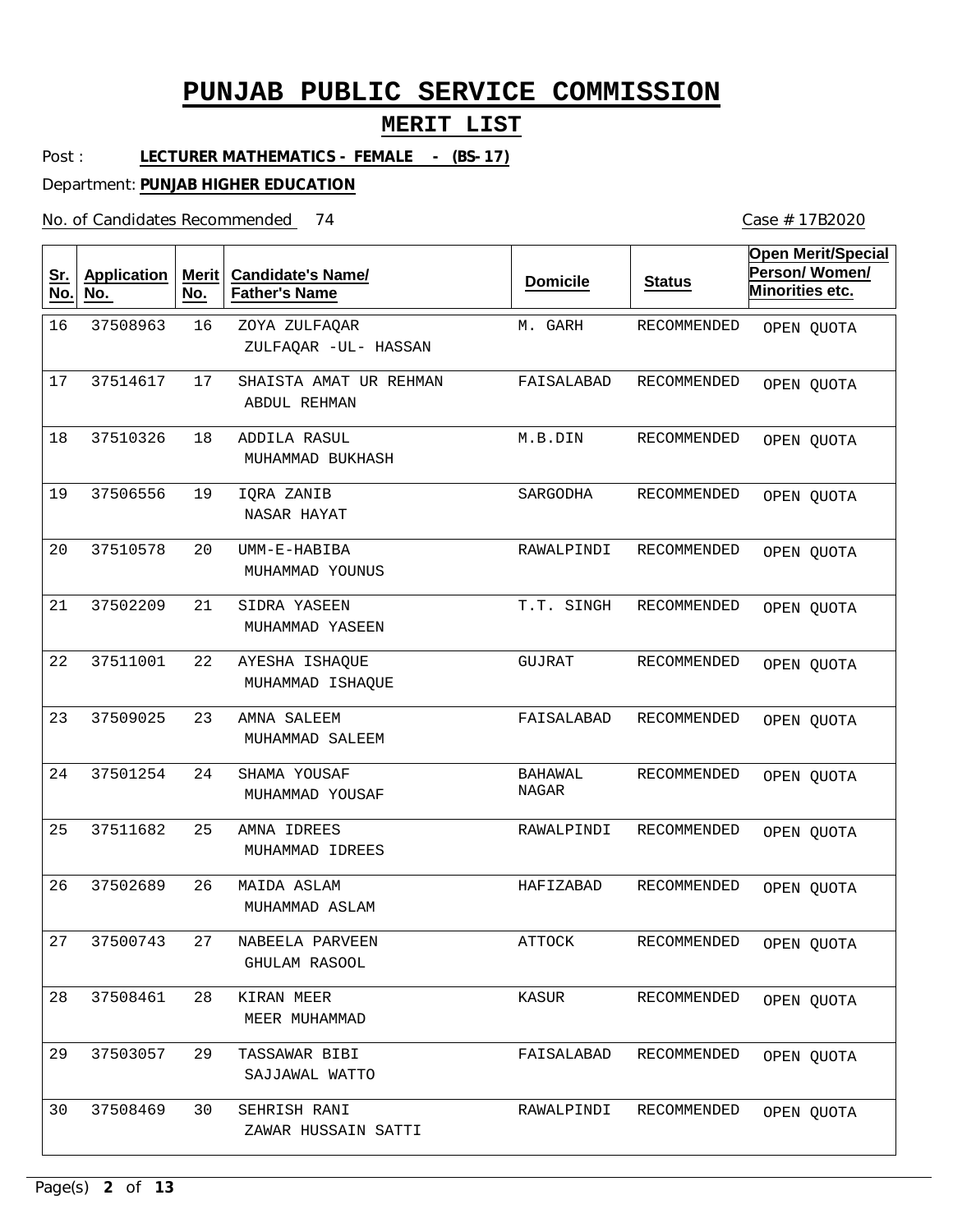### **MERIT LIST**

Post : **LECTURER MATHEMATICS - FEMALE - (BS-17)**

Department: **PUNJAB HIGHER EDUCATION**

No. of Candidates Recommended

| <u>Sr.</u><br>No. | <b>Application</b><br>No. | Merit<br>No. | <b>Candidate's Name/</b><br><b>Father's Name</b> | <b>Domicile</b> | <b>Status</b>      | <b>Open Merit/Special</b><br>Person/Women/<br>Minorities etc. |
|-------------------|---------------------------|--------------|--------------------------------------------------|-----------------|--------------------|---------------------------------------------------------------|
| 31                | 37506844                  | 31           | SADAF NAWAZ<br>MUHAMMAD NAWAZ                    | RAWALPINDI      | <b>RECOMMENDED</b> | OPEN QUOTA                                                    |
| 32                | 37502186                  | 32           | IQRA ASGHAR<br>MUHAMMAD ASGHAR                   | GUJRAT          | RECOMMENDED        | OPEN QUOTA                                                    |
| 33                | 37505430                  | 33           | IRUM<br>MUHAMMAD ARIF                            | KASUR           | RECOMMENDED        | OPEN QUOTA                                                    |
| 34                | 37502007                  | 34           | HAJRA SAEED<br>MUHAMMAD SAEED AKHTAR             | KASUR           | RECOMMENDED        | OPEN QUOTA                                                    |
| 35                | 37502659                  | 35           | ALEENA<br>ZULFIQAR ALI                           | FAISALABAD      | RECOMMENDED        | OPEN QUOTA                                                    |
| 36                | 37516194                  | 36           | FAIZA ZAIB<br>MUHAMMAD ORANG ZAIB                | VEHARI          | RECOMMENDED        | OPEN QUOTA                                                    |
| 37                | 37512555                  | 37           | HAFSA SAADIA<br>ASHFAQ AHMAD                     | SIALKOT         | RECOMMENDED        | OPEN QUOTA                                                    |
| 38                | 37503844                  | 38           | AMBREEN ABRAR<br>ABRAR AHMED                     | KHANEWAL        | RECOMMENDED        | OPEN QUOTA                                                    |
| 39                | 37501256                  | 39           | AFREEN BIBI<br>MUHAMMAD SADIQ                    | <b>BHAKKAR</b>  | RECOMMENDED        | OPEN QUOTA                                                    |
| 40                | 37504247                  | 40           | RIMSHA KHALIL<br>MOHAMMAD KHALIL                 | MULTAN          | RECOMMENDED        | OPEN QUOTA                                                    |
| 41                | 37505219                  | 41           | ZEENAT SULEMAN<br>MUHAMMAD SULEMAN               | BAHAWALPUR      | RECOMMENDED        | OPEN QUOTA                                                    |
| 42                | 37500904                  | 42           | SADAF FIAZ<br>FIAZ AHMED                         | KASUR           | RECOMMENDED        | OPEN QUOTA                                                    |
| 43                | 37505838                  | 43           | SHAISTA AYAZ<br>MUHAMMAD AYAZ                    | <b>BHAKKAR</b>  | RECOMMENDED        | OPEN QUOTA                                                    |
| 44                | 37507942                  | 44           | AMINA IQBAL<br>IQBAL HUSSAIN                     | FAISALABAD      | RECOMMENDED        | OPEN QUOTA                                                    |
| 45                | 37510206                  | 45           | SUMAIRA BIBI<br>MUHAMMAD KHAN                    | CHAKWAL         | RECOMMENDED        | OPEN QUOTA                                                    |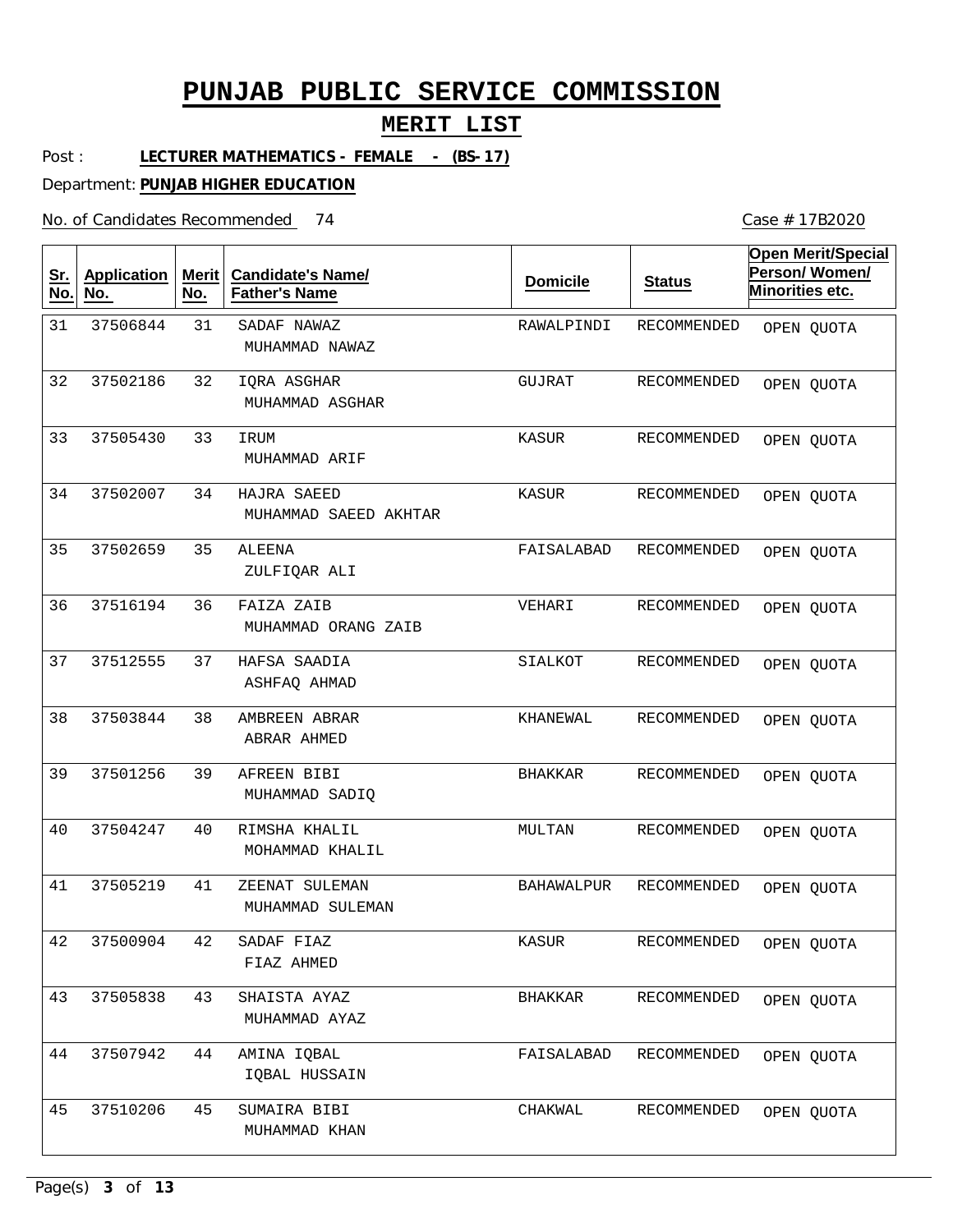### **MERIT LIST**

Post : **LECTURER MATHEMATICS - FEMALE - (BS-17)**

Department: **PUNJAB HIGHER EDUCATION**

No. of Candidates Recommended

| <u>Sr.</u><br>No. | <b>Application</b><br>No. | Merit<br>No. | <b>Candidate's Name/</b><br><b>Father's Name</b> | <b>Domicile</b> | <b>Status</b>      | <b>Open Merit/Special</b><br>Person/Women/<br>Minorities etc. |
|-------------------|---------------------------|--------------|--------------------------------------------------|-----------------|--------------------|---------------------------------------------------------------|
| 46                | 37504262                  | 46           | FAREEHA JAMAL<br>JAMAL-UD-DIN NOOR               | CHINIOT         | <b>RECOMMENDED</b> | OPEN QUOTA                                                    |
| 47                | 37502754                  | 47           | MARYAM NASIR<br>MUHAMMAD NASIR                   | SIALKOT         | <b>RECOMMENDED</b> | OPEN QUOTA                                                    |
| 48                | 37503620                  | 48           | TAHIRA SHAHEEN<br>MUHAMMAD BASHIR                | MULTAN          | <b>RECOMMENDED</b> | OPEN QUOTA                                                    |
| 49                | 37501583                  | 49           | SABIHA MUMTAZ<br>MUMTAZ HUSSAIN                  | SARGODHA        | <b>RECOMMENDED</b> | OPEN QUOTA                                                    |
| 50                | 37509377                  | 50           | <b>ASMA ASHRAF</b><br>MUHAMMAD ASHRAF            | LAHORE          | <b>RECOMMENDED</b> | OPEN QUOTA                                                    |
| 51                | 37512706                  | 51           | MEMOONA EHSAN<br>MUHAMMAD EHSAN UL HAQ           | FAISALABAD      | <b>RECOMMENDED</b> | OPEN QUOTA                                                    |
| 52                | 37501658                  | 52           | BISMAH JAMIL<br>MUHAMMAD JAMIL                   | RAWALPINDI      | <b>RECOMMENDED</b> | OPEN QUOTA                                                    |
| 53                | 37515179                  | 53           | MISBAH RANI<br>ISHTIAQ AHMAD                     | RAWALPINDI      | <b>RECOMMENDED</b> | OPEN QUOTA                                                    |
| 54                | 37507763                  | 54           | QURAT UL AIN<br>RAJA SHEHNAZ                     | FAISALABAD      | <b>RECOMMENDED</b> | OPEN QUOTA                                                    |
| 55                | 37514213                  | 55           | YASMEEN BIBI<br>GHULAM QADER                     | GUJRAT          | <b>RECOMMENDED</b> | OPEN QUOTA                                                    |
| 56                | 37502005                  | 56           | KHADIJA AKMAL<br>MUHAMMAD AKMAL                  | T.T. SINGH      | <b>RECOMMENDED</b> | OPEN QUOTA                                                    |
| 57                | 37504495                  | 57           | QURAT-UL-AIN<br>MANSAB KHAN                      | CHAKWAL         | RECOMMENDED        | OPEN QUOTA                                                    |
| 58                | 37503912                  | 58           | SHAHIDA BANO<br>QAMAR UL HAQ                     | RAWALPINDI      | RECOMMENDED        | OPEN QUOTA                                                    |
| 59                | 37506180                  | 59           | KIRAN MAZHAR<br>M. MAZHAR JAMIL                  | LAHORE          | RECOMMENDED        | OPEN QUOTA                                                    |
| 60                | 37508459                  | 60           | NAIMA SIDDIQUE<br>MUHAMMAD SIDDIQUE              | CHAKWAL         | RECOMMENDED        | OPEN QUOTA                                                    |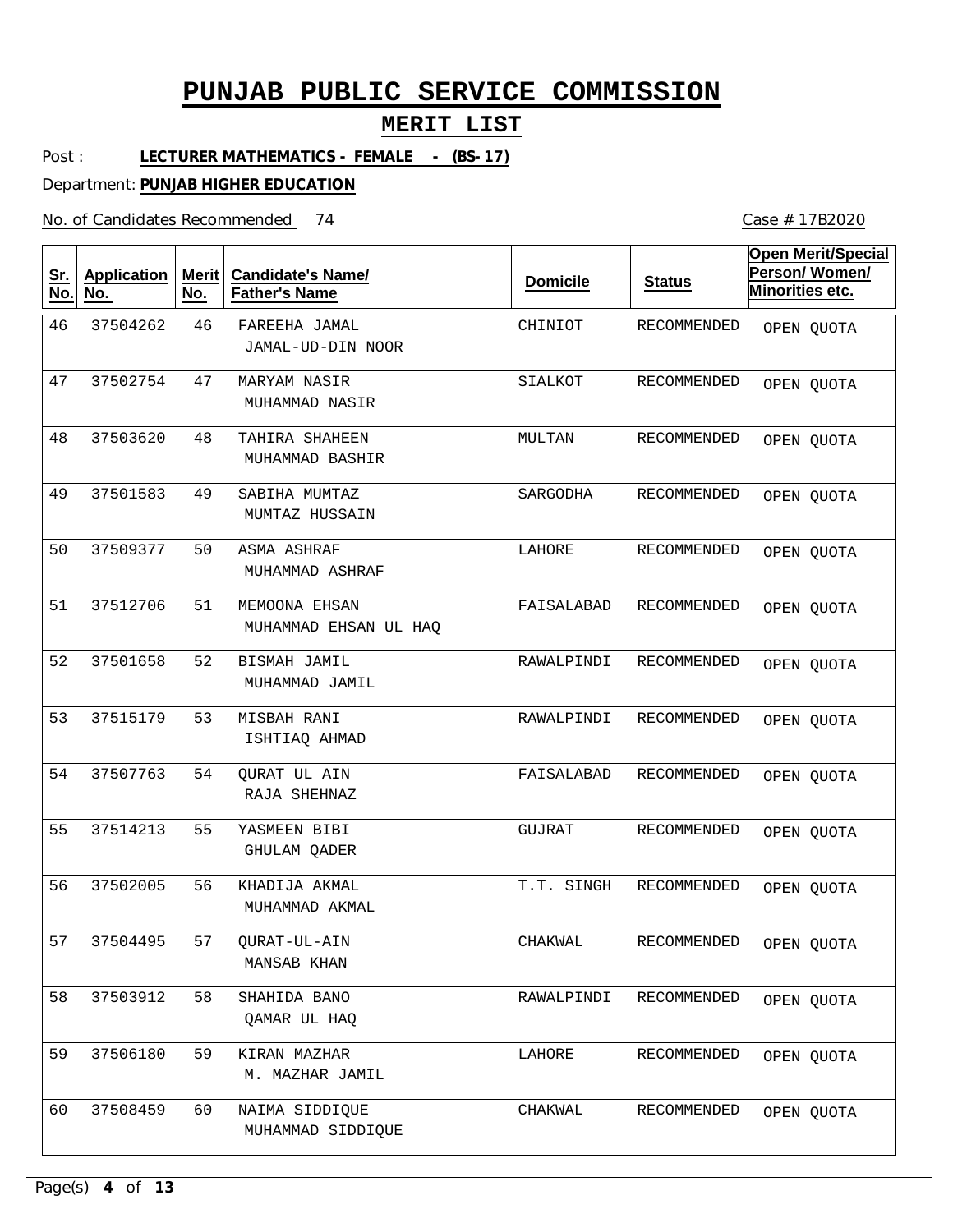### **MERIT LIST**

Post : **LECTURER MATHEMATICS - FEMALE - (BS-17)**

Department: **PUNJAB HIGHER EDUCATION**

No. of Candidates Recommended

| <u>Sr.</u><br>No. | <b>Application</b><br>No. | <b>Merit</b><br>No. | <b>Candidate's Name/</b><br><b>Father's Name</b> | <b>Domicile</b> | <b>Status</b>          | <b>Open Merit/Special</b><br>Person/Women/<br>Minorities etc. |
|-------------------|---------------------------|---------------------|--------------------------------------------------|-----------------|------------------------|---------------------------------------------------------------|
| 61                | 37517532                  | 61                  | RIDA SHERAZ<br>SHERAZ ANWER                      | LAHORE          | RECOMMENDED            | OPEN QUOTA                                                    |
| 62                | 37514354                  | 62                  | HINA IJAZ<br>IJAZ HUSSAIN                        | KHANEWAL        | <b>RECOMMENDED</b>     | OPEN QUOTA                                                    |
| 63                | 37508625                  | 63                  | SAMAN FAYYAZ<br>FAYYAZ HUSSAIN                   | RAWALPINDI      | <b>RECOMMENDED</b>     | OPEN QUOTA                                                    |
| 64                | 37509866                  | 64                  | SAMAN YAQOOB<br>MUHAMMAD YAQOOB                  | M.B.DIN         | <b>RECOMMENDED</b>     | OPEN QUOTA                                                    |
| 65                | 37512585                  | 65                  | AMBREEN AHMED<br>AHMED ALI                       | LAHORE          | <b>RECOMMENDED</b>     | OPEN QUOTA                                                    |
| 66                | 37507448                  | 66                  | SADIA<br>MUHAMMAD ASLAM                          | CHINIOT         | RECOMMENDED            | OPEN QUOTA                                                    |
| 67                | 37502105                  | 67                  | ARFA RASHEED<br>ABDUL RASHEED                    | R.Y. KHAN       | RECOMMENDED            | OPEN QUOTA                                                    |
| 68                | 37502447                  | 68                  | SADIA AKBAR<br>MUHAMMAD AKBAR                    | FAISALABAD      | RECOMMENDED            | OPEN QUOTA                                                    |
| 69                | 37500370                  | 69                  | KIRAN SHAFFEE<br>MALIK MUHAMMAD SHAFFEE          | <b>BHAKKAR</b>  | RECOMMENDED            | OPEN QUOTA                                                    |
| 70                | 37502290                  | 70                  | FIZZA FURQAN<br>KH. AHMAD FURQAN WAHEED          | LAHORE          | RECOMMENDED            | OPEN QUOTA                                                    |
| 71                | 37501722                  | 71                  | AMRA SHAHZADI<br>KALUB ABASS                     | FAISALABAD      | <b>RECOMMENDED</b>     | OPEN QUOTA                                                    |
| 72                | 37503050                  | 72                  | ARSALA AFZAL<br>MUHAMMAD AFZAL                   |                 | FAISALABAD RECOMMENDED | OPEN QUOTA                                                    |
| 73                | 37503707                  | 73                  | SIDRA IRSHAD<br>MUHAMMAD IRSHAD                  | KHANEWAL        | RECOMMENDED            | OPEN QUOTA                                                    |
| 74                | 37507146                  | 74                  | HINA MARYAM<br>ABDUL JABBAR                      | VEHARI          | RECOMMENDED            | OPEN QUOTA                                                    |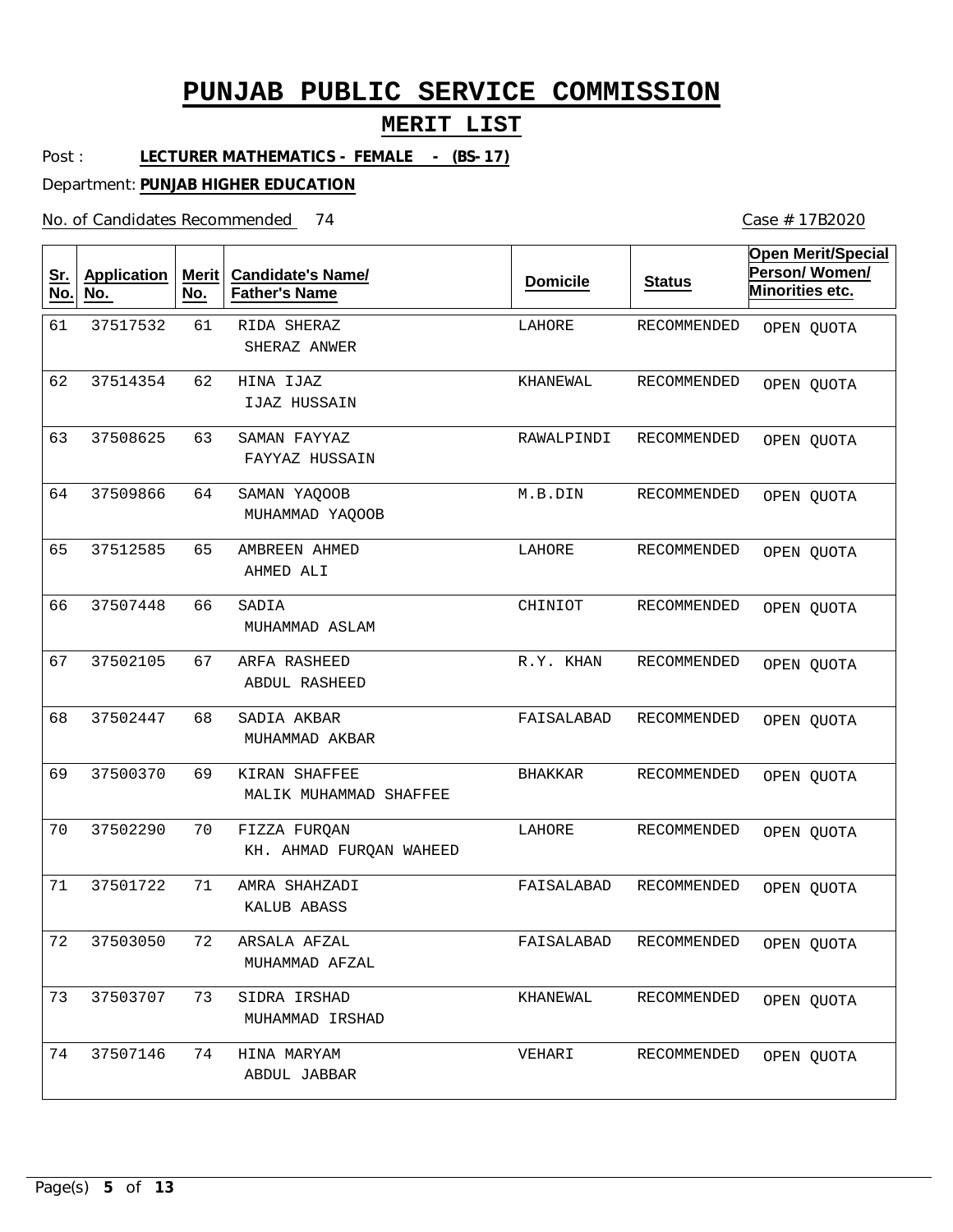### **MERIT LIST**

Post : LECTURER MATHEMATICS - FEMALE - (BS-17)

Department: **PUNJAB HIGHER EDUCATION**

No. of Candidates Recommended

| <u>Sr.</u><br>No. | <b>Application</b><br>No. | Merit $ $<br>No. | <b>Candidate's Name/</b><br><b>Father's Name</b>                | <b>Domicile</b>  | <b>Status</b> |                 | <b>Open Merit/Special</b><br>Person/Women/<br>Minorities etc. |
|-------------------|---------------------------|------------------|-----------------------------------------------------------------|------------------|---------------|-----------------|---------------------------------------------------------------|
|                   |                           |                  | Following Candidate(s) Could Not Come In the Orbit of Selection |                  |               |                 |                                                               |
| 1                 | 37509999                  | 75               | FARIHA SHAFQAT<br>SHAFQAT ALI                                   | NAROWAL          |               | NOT RECOMMENDED |                                                               |
| 2                 | 37509788                  | 76               | NAZIA<br>HADAYAT ALI                                            | FAISALABAD       |               | NOT RECOMMENDED |                                                               |
| 3                 | 37504510                  | 77               | FAREEHA FATIMA<br>NABI RAZA                                     | HAFIZABAD        |               | NOT RECOMMENDED |                                                               |
| 4                 | 37507366                  | 78               | ZAHIDA PERVEEN<br>RUSTAM KHAN                                   | MIANWALI         |               | NOT RECOMMENDED |                                                               |
| 5                 | 37503718                  | 79               | ZEENAT ALLAH DITA<br>ALLAH DITA                                 | FAISALABAD       |               | NOT RECOMMENDED |                                                               |
| 6                 | 37508425                  | 80               | SANA KHAN<br>MUHAMMAD ASHRAF                                    | SARGODHA         |               | NOT RECOMMENDED |                                                               |
| 7                 | 37512212                  | 81               | MEHREEN ZAHRA<br>HAQ NAWAZ                                      | CHAKWAL          |               | NOT RECOMMENDED |                                                               |
| 8                 | 37506896                  | 82               | JANNAT UL FIRDOUS<br>MUHAMMAD ANWAR                             | LAHORE           |               | NOT RECOMMENDED |                                                               |
| 9                 | 37504457                  | 83               | AQSA RANI<br>MUHAMMAD SHAFIQ                                    | ATTOCK           |               | NOT RECOMMENDED |                                                               |
| 10                | 37500672                  | 84               | IORA FATIMA<br>NAZAKAT SULTAN WATTOO                            | KHUSHAB          |               | NOT RECOMMENDED |                                                               |
| 11                | 37502067                  | 85               | AYESHA RAZZAQ<br>MUHAMMAD RAZZAQ                                | BAHAWAL<br>NAGAR |               | NOT RECOMMENDED |                                                               |
| 12                | 37501171                  | 86               | RABIA MUQADUS AL SYEDA<br>HAJI AMAN ULLAH                       | GUJRANWALA       |               | NOT RECOMMENDED |                                                               |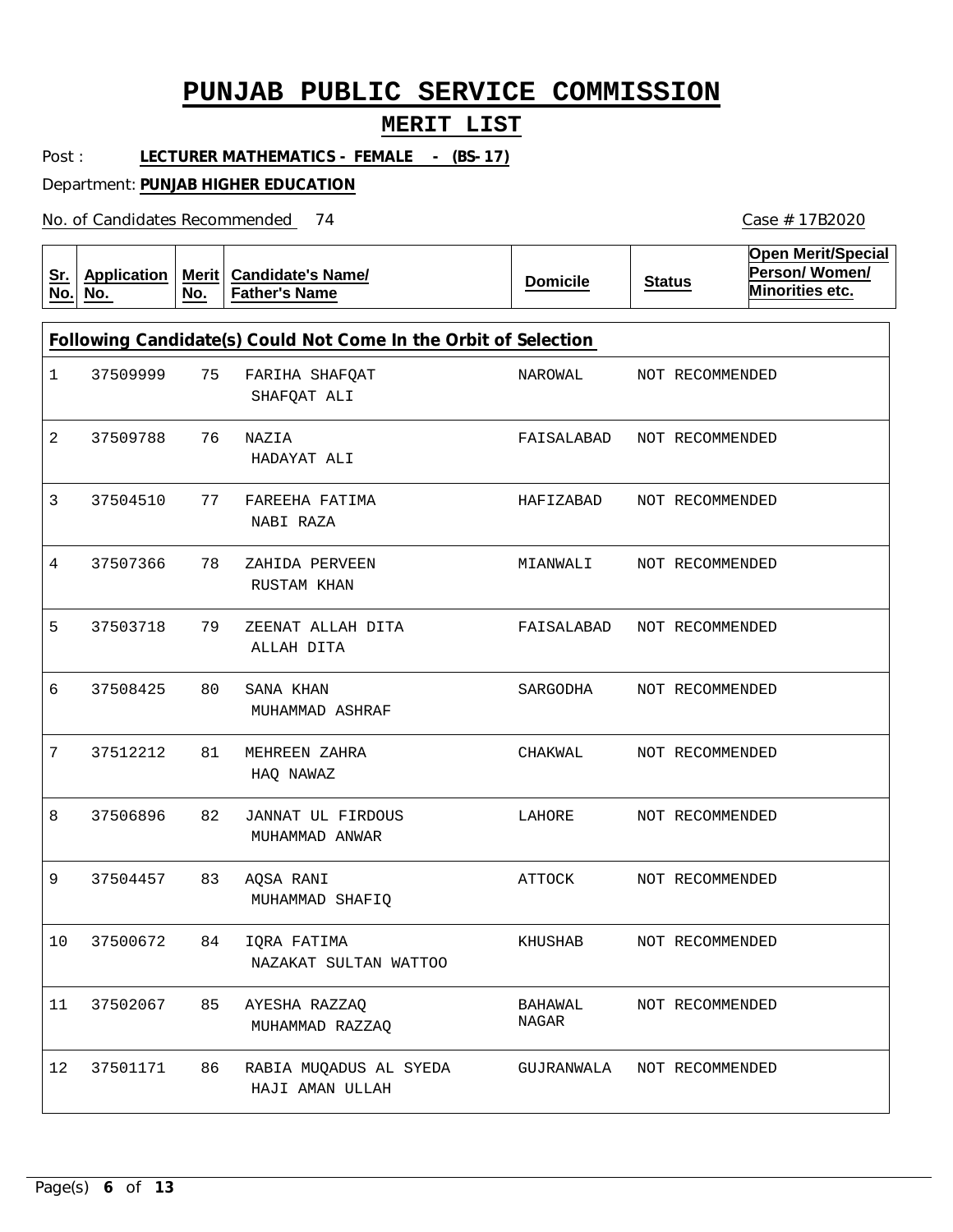### **MERIT LIST**

Post : **LECTURER MATHEMATICS - FEMALE - (BS-17)**

Department: **PUNJAB HIGHER EDUCATION**

No. of Candidates Recommended

| <u>Sr.</u><br>No. | Application<br>No. | Merit $ $<br>No. | <b>Candidate's Name/</b><br><b>Father's Name</b> | <b>Domicile</b>             | <b>Status</b>   | <b>Open Merit/Special</b><br>Person/Women/<br>Minorities etc. |
|-------------------|--------------------|------------------|--------------------------------------------------|-----------------------------|-----------------|---------------------------------------------------------------|
|                   |                    |                  |                                                  |                             |                 |                                                               |
| 13                | 37515876           | 87               | SAIRA ANSAR<br>MUHAMMAD ANSAR                    | SARGODHA                    | NOT RECOMMENDED |                                                               |
| 14                | 37508157           | 88               | MAMOONA GHAFOOR<br>ABDUL GHAFOOR                 | OKARA                       | NOT RECOMMENDED |                                                               |
| 15                | 37512275           | 89               | AROUJ LATIF<br>MUHAMMAD LATIF                    | RAWALPINDI                  | NOT RECOMMENDED |                                                               |
| 16                | 37515648           | 90               | SAUDIA JABEEN<br>MUHAMMAD YAQOOB                 | RAWALPINDI                  | NOT RECOMMENDED |                                                               |
| 17                | 37504878           | 91               | FASAHAT FATIMA<br>MUHAMMAD HANIF                 | FAISALABAD                  | NOT RECOMMENDED |                                                               |
| 18                | 37500217           | 92               | SHAZIA YASMIN<br>MALIK TARIQ HUSSAIN             | CHAKWAL                     | NOT RECOMMENDED |                                                               |
| 19                | 37503231           | 93               | ZAINAB MAZHAR<br>MAZHAR HUSSAIN                  | BAHAWAL<br>NAGAR            | NOT RECOMMENDED |                                                               |
| 20                | 37514793           | 94               | MARIA ATHAR<br>MUHAMMAD ATHAR                    | SHEIKHUPURA NOT RECOMMENDED |                 |                                                               |
| 21                | 37502422           | 95               | AIMAN IFTIKHAR<br><b>IFTIKHAR AHMED</b>          | SHEIKHUPURA NOT RECOMMENDED |                 |                                                               |
| 22                | 37509231           | 96               | ANILA GHANI<br>ABDUL GHANI                       | VEHARI                      | NOT RECOMMENDED |                                                               |
| 23                | 37501699           | 97               | MARYAM BASHIR<br>MUHAMMAD BASHIR                 | SARGODHA                    | NOT RECOMMENDED |                                                               |
| 24                | 37510755           | 98               | ATEEQA SALEEM<br>MUHAMMAD SALEEM                 | BAHAWAL<br>$\rm NAGAR$      | NOT RECOMMENDED |                                                               |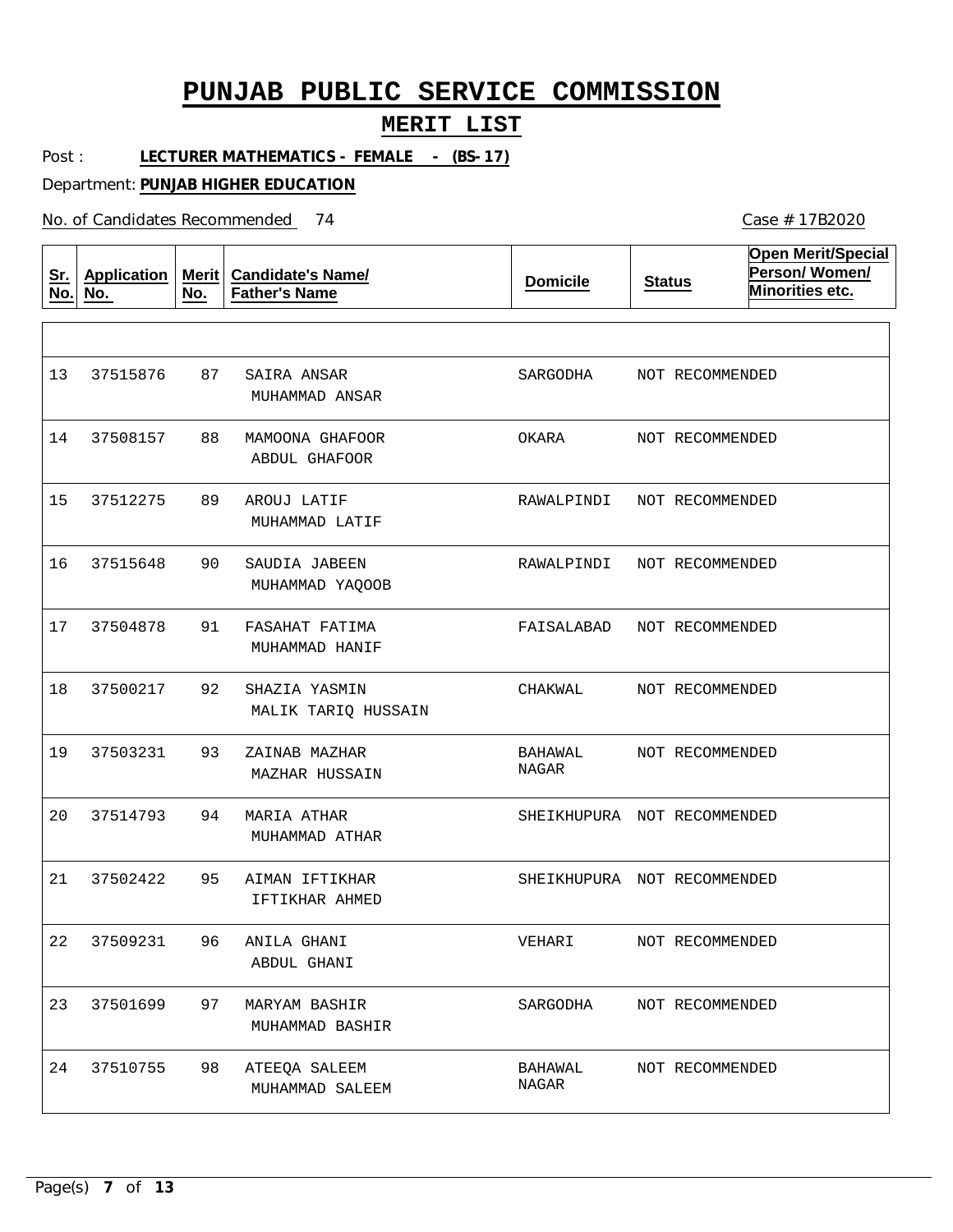### **MERIT LIST**

Case # 17B2020

Post : LECTURER MATHEMATICS - FEMALE - (BS-17)

Department: **PUNJAB HIGHER EDUCATION**

No. of Candidates Recommended

| <u>Sr.</u><br>No. | <b>Application</b><br>No. | <b>Merit</b><br>No. | <b>Candidate's Name/</b><br><b>Father's Name</b> | <b>Domicile</b>             | <b>Status</b> | <b>Open Merit/Special</b><br>Person/Women/<br>Minorities etc. |
|-------------------|---------------------------|---------------------|--------------------------------------------------|-----------------------------|---------------|---------------------------------------------------------------|
|                   |                           |                     |                                                  |                             |               |                                                               |
| 25                | 37505380                  | 99                  | IQRA<br>MUHAMMAD BOOTA                           | FAISALABAD                  |               | NOT RECOMMENDED                                               |
| 26                | 37512090                  | 100                 | HAMNA EHSAN<br>MUHAMMAD EHSAN                    | GUJRANWALA                  |               | NOT RECOMMENDED                                               |
| 27                | 37503553                  | 101                 | TEHMEED AQDUS<br>NASEER AHMED                    | RAWALPINDI                  |               | NOT RECOMMENDED                                               |
| 28                | 37501944                  | 102                 | KISHWAR SAHAR<br>MUHAMMAD FAZAL SADEEQI          | SIALKOT                     |               | NOT RECOMMENDED                                               |
| 29                | 37507587                  | 103                 | HABIBA FIAZ<br>MUHAMMAD FIAZ                     | GUJRANWALA                  |               | NOT RECOMMENDED                                               |
| 30                | 37513787                  | 104                 | AMNA SHEHNAZ<br>NOOR MUHAMMAD                    | CHAKWAL                     |               | NOT RECOMMENDED                                               |
| 31                | 37510553                  | 105                 | NADIA KIRAN<br>REHMAT HUSSAIN                    | RAWALPINDI                  |               | NOT RECOMMENDED                                               |
| 32                | 37509687                  | 106                 | AYESHA TARIQ<br>TARIQ MANZOOR                    | FAISALABAD                  |               | NOT RECOMMENDED                                               |
| 33                | 37502296                  | 107                 | IQRA IJAZ<br>MUHAMMAD IJAZ                       | SARGODHA                    |               | NOT RECOMMENDED                                               |
| 34                | 37505719                  | 108                 | BAKHTAWAR<br>ZULFIQAR ALI                        | SHEIKHUPURA NOT RECOMMENDED |               |                                                               |
| 35                | 37511415                  | 109                 | TAHIRA YOUNAS<br>MUHAMMAD YOUNAS                 | VEHARI                      |               | NOT RECOMMENDED                                               |
| 36                | 37500969                  | 110                 | ASMA NISAR<br>NISAR AHMAD                        | VEHARI                      |               | NOT RECOMMENDED                                               |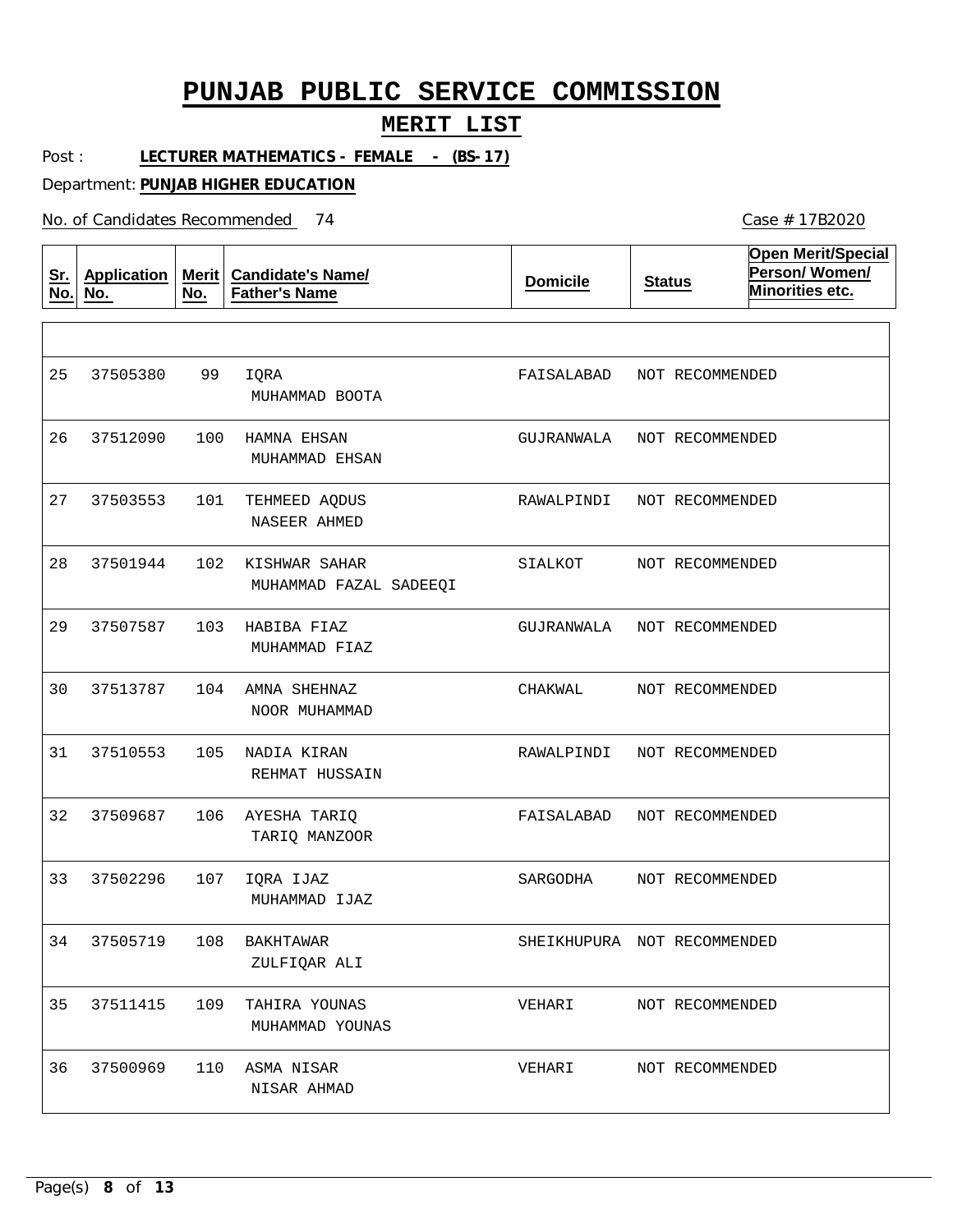### **MERIT LIST**

Post : LECTURER MATHEMATICS - FEMALE - (BS-17)

Department: **PUNJAB HIGHER EDUCATION**

No. of Candidates Recommended

| <u>Sr.</u><br>No. | <b>Application</b><br>No. | <b>Merit</b><br>No. | <b>Candidate's Name/</b><br><b>Father's Name</b>        | <b>Domicile</b> | <b>Status</b>   | <b>Open Merit/Special</b><br>Person/Women/<br>Minorities etc. |
|-------------------|---------------------------|---------------------|---------------------------------------------------------|-----------------|-----------------|---------------------------------------------------------------|
|                   |                           |                     |                                                         |                 |                 |                                                               |
| 37                | 37509559                  | 111                 | SAMINA YASIN<br>GHULAM YASIN                            | BHAKKAR         | NOT RECOMMENDED |                                                               |
| 38                | 37503765                  | 112                 | ASMA SAWAID<br>MUHAMMAD YOUNAS                          | LAYYAH          | NOT RECOMMENDED |                                                               |
| 39                | 37506508                  | 113                 | NOREEN MUSTAFA<br>GHULAM MUSTAFA                        | NAROWAL         | NOT RECOMMENDED |                                                               |
| 40                | 37504574                  | 114                 | MARIA SARFRAZ<br>SARFRAZ HUSSAIN                        | OKARA           | NOT RECOMMENDED |                                                               |
| 41                | 37501557                  | 115                 | SANA MUKHTAR<br>MUKHTAR AHMAD TAHIR                     | OKARA           | NOT RECOMMENDED |                                                               |
| 42                | 37500394                  | 116                 | ATIQA RASUL<br>GHULAM RASOOL                            | GUJRAT          | NOT RECOMMENDED |                                                               |
| 43                | 37509677                  | 117                 | TAYYABA ARSHAD<br>MUHAMMAD ARSHAD                       | SARGODHA        | NOT RECOMMENDED |                                                               |
| 44                | 37503795                  | 118                 | RUKHSANA ANWAR<br>MUHAMMAD ANWAR                        | R.Y. KHAN       | NOT RECOMMENDED |                                                               |
| 45                | 37506849                  | 119                 | ASIA SAFDAR<br>MUHAMMAD SAFDAR                          | JEHLUM          | NOT RECOMMENDED |                                                               |
| 46                | 37500824                  | 120                 | SAMINA YASMIN<br>FATEH DIN                              | KHUSHAB         | NOT RECOMMENDED |                                                               |
| 47                | 37515405                  | 121                 | TANZEELA SIDDIQUE CHAUDHARY<br>MUHAMMAD SIDDIQUE NAZAMI | JEHLUM          | NOT RECOMMENDED |                                                               |
| 48                | 37500259                  | 122                 | TAHIRA MUNIR<br>MUNIR AHMED                             | BHAKKAR         | NOT RECOMMENDED |                                                               |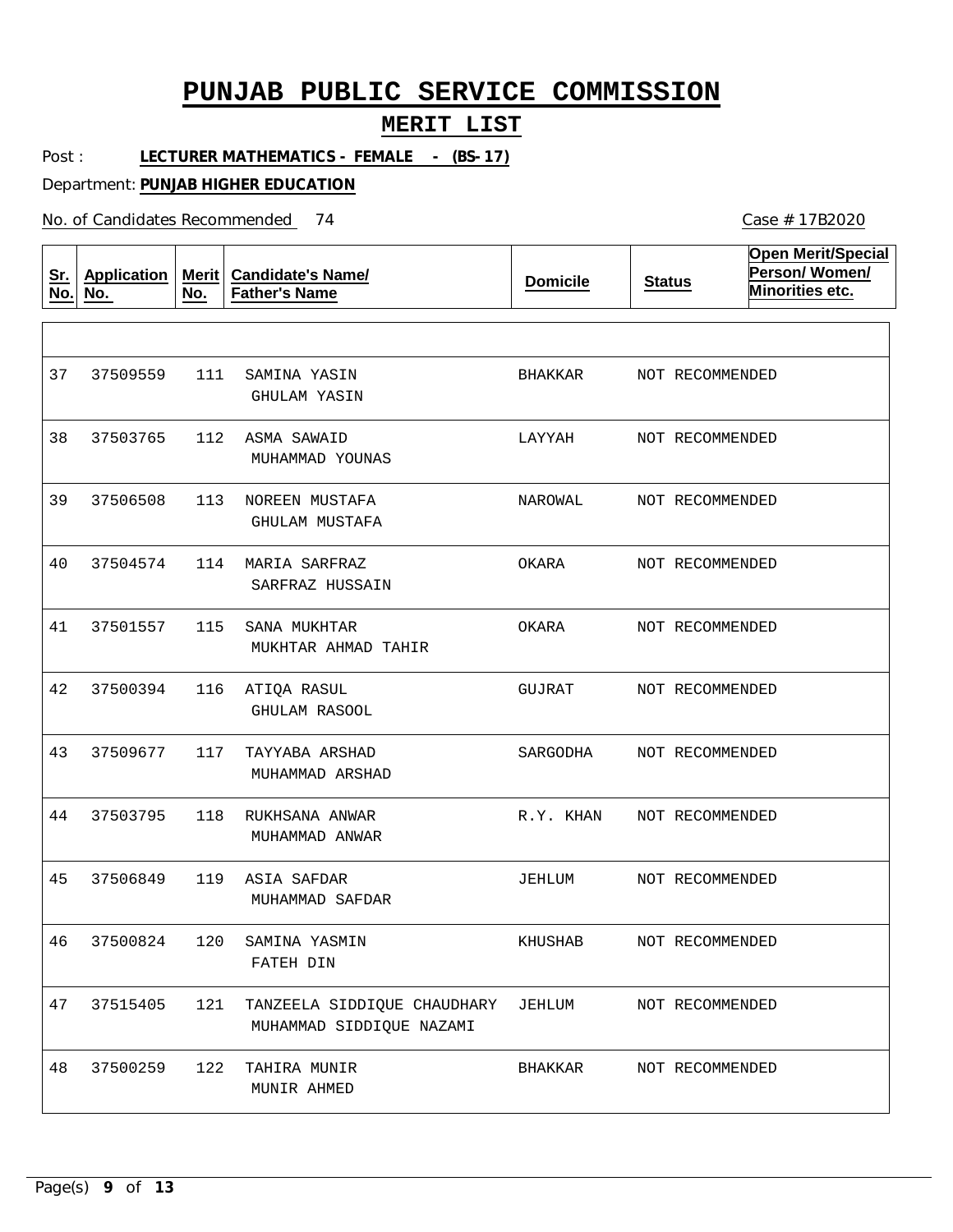### **MERIT LIST**

Post : LECTURER MATHEMATICS - FEMALE - (BS-17)

Department: **PUNJAB HIGHER EDUCATION**

No. of Candidates Recommended

| <u>Sr.</u><br>No. | <b>Application</b><br>No. | Merit<br>No. | <b>Candidate's Name/</b><br><b>Father's Name</b> | <b>Domicile</b>  | <b>Status</b>              | <b>Open Merit/Special</b><br>Person/Women/<br>Minorities etc. |
|-------------------|---------------------------|--------------|--------------------------------------------------|------------------|----------------------------|---------------------------------------------------------------|
|                   |                           |              |                                                  |                  |                            |                                                               |
| 49                | 37513800                  | 123          | ASMARA SHAHEEN<br>MUHAMMAD ARIF                  | ATTOCK           | NOT RECOMMENDED            |                                                               |
| 50                | 37515772                  | 124          | ZAINUB MASOOD<br>MASOOD HUSSAIN                  | RAWALPINDI       | NOT RECOMMENDED            |                                                               |
| 51                | 37509699                  | 125          | SYEDA AMINA ABBAS<br>SYED GHULAM ABBAS SHAH      | NANKANA<br>SAHIB | NOT RECOMMENDED            |                                                               |
| 52                | 37504861                  | 126          | SABEEN SAFDAR<br>SAFDAR HUSSAIN                  | RAWALPINDI       | NOT RECOMMENDED            |                                                               |
| 53                | 37505064                  | 127          | SADAF BASHIR<br>MALIK BASHIR HUSSAIN             | SARGODHA         | NOT RECOMMENDED            |                                                               |
| 54                | 37502907                  | 128          | KAINAT ASLAM<br>MUHAMMAD ASLAM                   | CHAKWAL          | NOT RECOMMENDED            |                                                               |
| 55                | 37500491                  | 129          | AYESHA NAZ<br>MUHAMMAD ASIF                      | FAISALABAD       | NOT RECOMMENDED            |                                                               |
| 56                | 37508101                  | 130          | HAFSA BIBI<br>LIAQAT ALI                         | FAISALABAD       | NOT RECOMMENDED            |                                                               |
| 57                | 37507117                  | 131          | ISMA MARJAN<br><b>JAVEED SALEEM</b>              | LAHORE           | NOT RECOMMENDED            |                                                               |
| 58                | 37505159                  | 132          | FARYAL GOHAR<br>ALI GOHAR                        | BAHAWAL<br>NAGAR | NOT RECOMMENDED            |                                                               |
| 59                | 37512026                  | 133          | HIRA GHAFOOR<br>MUHAMMAD GHAFOOR                 | NAROWAL          | NOT RECOMMENDED            |                                                               |
| 60                | 37508356                  |              | 134 HAREEM MASOOD<br>MASOOD AHMED ABBASI         |                  | RAWALPINDI NOT RECOMMENDED |                                                               |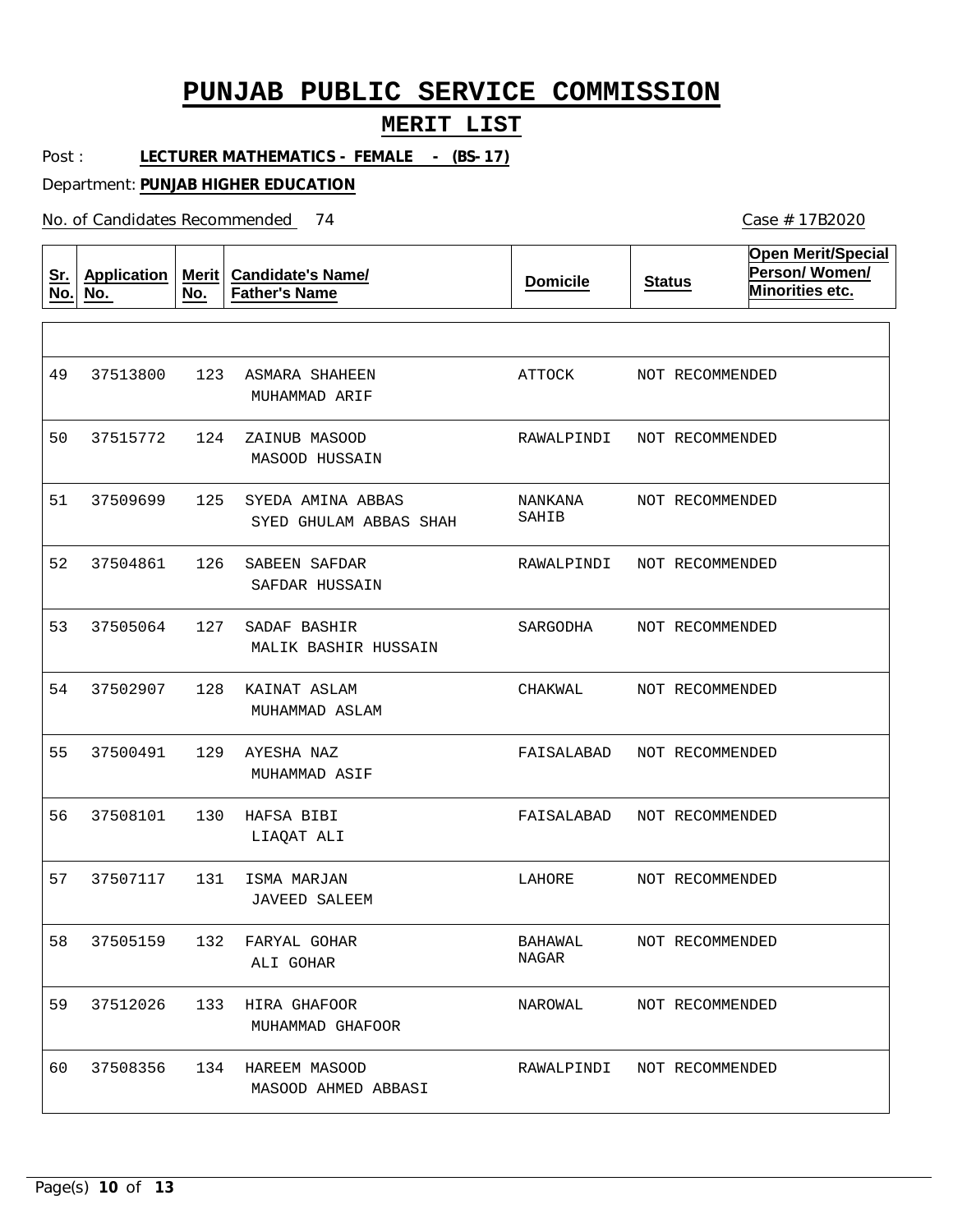### **MERIT LIST**

Post : LECTURER MATHEMATICS - FEMALE - (BS-17)

Department: **PUNJAB HIGHER EDUCATION**

No. of Candidates Recommended

| <u>Sr.</u><br>No. | <b>Application</b><br>No. | Merit  <br>No. | <b>Candidate's Name/</b><br><b>Father's Name</b> | <b>Domicile</b>             | <b>Status</b> |                 | <b>Open Merit/Special</b><br>Person/Women/<br>Minorities etc. |
|-------------------|---------------------------|----------------|--------------------------------------------------|-----------------------------|---------------|-----------------|---------------------------------------------------------------|
|                   |                           |                |                                                  |                             |               |                 |                                                               |
| 61                | 37502092                  | 135            | SADAF ZAHID<br>ZAHID ALI                         | GUJRANWALA                  |               | NOT RECOMMENDED |                                                               |
| 62                | 37501036                  | 136            | SABA SHAHZADI<br>MUHAMMAD ASHRAF                 | T.T. SINGH                  |               | NOT RECOMMENDED |                                                               |
| 63                | 37512334                  | 137            | SEHRISH<br>MUHAMMAD SHARIF                       | GUJRANWALA                  |               | NOT RECOMMENDED |                                                               |
| 64                | 37507917                  | 138            | FATIMA NISAR<br>NISAR AHMED                      | T.T. SINGH                  |               | NOT RECOMMENDED |                                                               |
| 65                | 37500611                  | 139            | SANA SHAHZADI<br>MEHMOOD AHMED RAZA              | GUJRAT                      |               | NOT RECOMMENDED |                                                               |
| 66                | 37500747                  | 140            | TASADDUQ ABBAS<br>MUHAMMAD ABBAS                 | SHEIKHUPURA NOT RECOMMENDED |               |                 |                                                               |
| 67                | 37501342                  | 141            | NOMANA ABID<br>ABID MEHMOOD                      | RAWALPINDI                  |               | NOT RECOMMENDED |                                                               |
| 68                | 37509641                  | 142            | MEHVISH YOUSAF<br>MUHAMMAD YOUSAF                | SARGODHA                    |               | NOT RECOMMENDED |                                                               |
| 69                | 37513616                  | 143            | MEHWISH ZULFIQAR<br>ZULFIQAR ALI                 | NANKANA<br>SAHIB            |               | NOT RECOMMENDED |                                                               |
| 70                | 37504505                  | 144            | TEHEMINA SALEEM<br>MUHAMMAD SALEEM               | BAHAWAL<br>NAGAR            |               | NOT RECOMMENDED |                                                               |
| 71                | 37508111                  | 145            | <b>QURAT UL AIN</b><br>SHAH SAWAR                | ATTOCK                      |               | NOT RECOMMENDED |                                                               |
| 72                | 37508591                  | 146            | TAYYABA JAVED<br>JAVED IQBAL                     | SARGODHA                    |               | NOT RECOMMENDED |                                                               |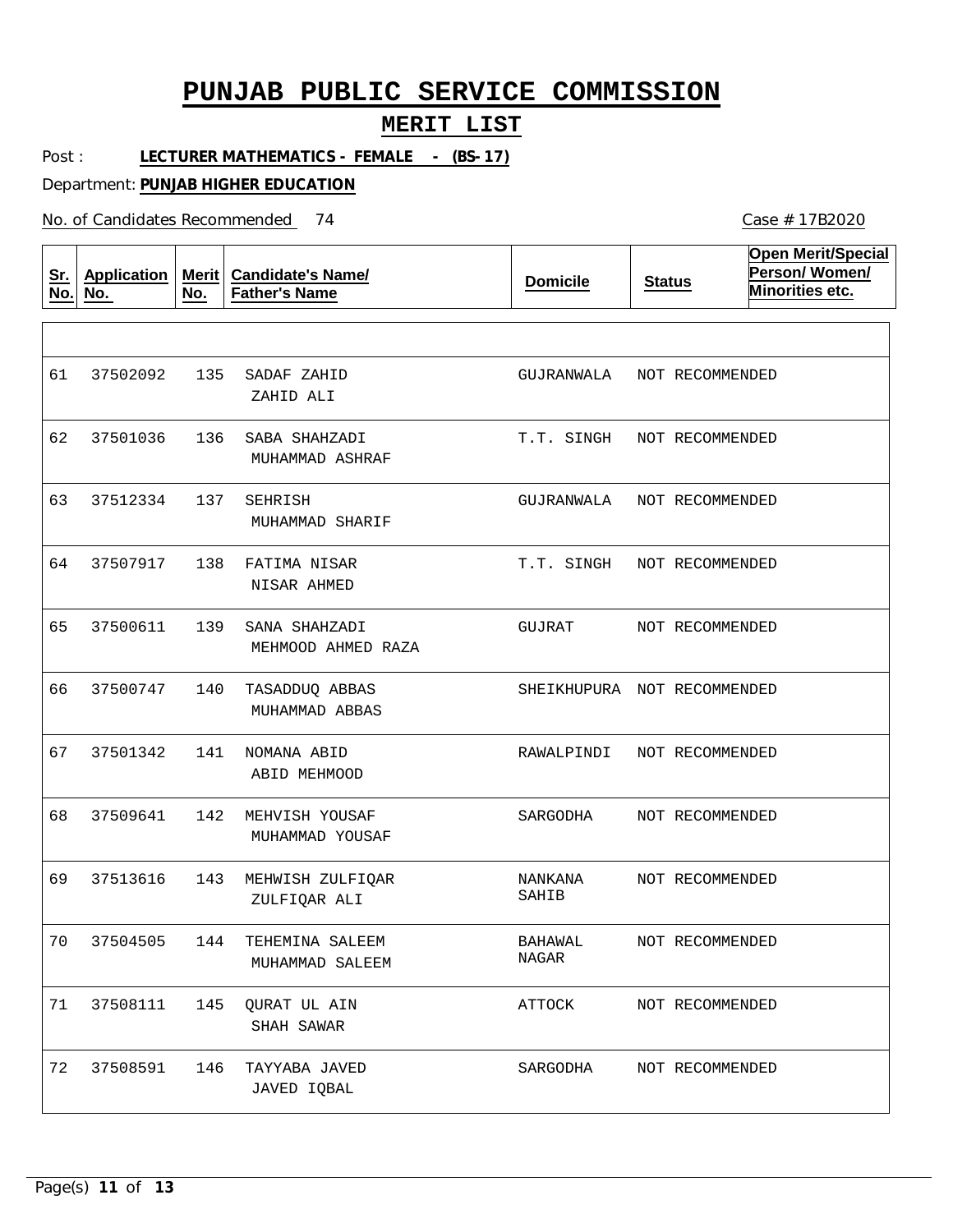### **MERIT LIST**

Post : **LECTURER MATHEMATICS - FEMALE - (BS-17)**

Department: **PUNJAB HIGHER EDUCATION**

No. of Candidates Recommended

| <u>Sr.</u><br>No. | <b>Application</b><br>No. | Merit<br>No. | <b>Candidate's Name/</b><br><b>Father's Name</b> | <b>Domicile</b>         | <b>Status</b>   | <b>Open Merit/Special</b><br>Person/Women/<br>Minorities etc. |
|-------------------|---------------------------|--------------|--------------------------------------------------|-------------------------|-----------------|---------------------------------------------------------------|
|                   |                           |              |                                                  |                         |                 |                                                               |
| 73                | 37505496                  | 147          | YASMEEN FATIMA<br>AMEER KHAN                     | CHAKWAL                 | NOT RECOMMENDED |                                                               |
| 74                | 37512899                  | 148          | MISHAL IJAZ<br>IJAZ AHMAD                        | GUJRANWALA              | NOT RECOMMENDED |                                                               |
| 75                | 37500360                  | 149          | <b>OURRA TUL AIN</b><br>MUHAMMAD SAFDAR          | ATTOCK                  | NOT RECOMMENDED |                                                               |
| 76                | 37515537                  | 150          | SABA TAHSEEN<br>SHAHID LATEEF SHANAWAR           | BAHAWAL<br><b>NAGAR</b> | NOT RECOMMENDED |                                                               |
| 77                | 37503541                  | 151          | SIDRA RIAZ<br>MUHAMMAD RIAZ                      | HAFIZABAD               | NOT RECOMMENDED |                                                               |
| 78                | 37500252                  | 152          | MEMOONA FAROOQ<br>MUHAMMAD FAROOO                | FAISALABAD              | NOT RECOMMENDED |                                                               |
| 79                | 37502390                  | 153          | NAUREEN BIBI<br>SYED KAMRAN SHAH                 | <b>ATTOCK</b>           | NOT RECOMMENDED |                                                               |
| 80                | 37514538                  | 154          | ABIDA HASSAN<br>HASSAN MUHAMMAD SHERAWAT         | KASUR                   | NOT RECOMMENDED |                                                               |

| Following Candidate(s) Could Not Qualify the Interview |          |                                        |           |      |  |  |  |  |  |
|--------------------------------------------------------|----------|----------------------------------------|-----------|------|--|--|--|--|--|
|                                                        | 37502331 | SABA BIBI<br>BASHIR AHMAD              | R.Y. KHAN | FAIL |  |  |  |  |  |
| $\mathfrak{D}$                                         | 37505516 | NIDA SHAHEEN<br>GHULAM MUSTAFA SHAHEEN | R.Y. KHAN | FAIL |  |  |  |  |  |
| 3                                                      | 37510150 | FARINA TARIO<br>TARIO MEHMOOD          | JEHLUM    | FAIL |  |  |  |  |  |
| 4                                                      | 37517093 | ANAM NAVEED<br>NAVEED AHMAD            | CHAKWAL   | FAIL |  |  |  |  |  |